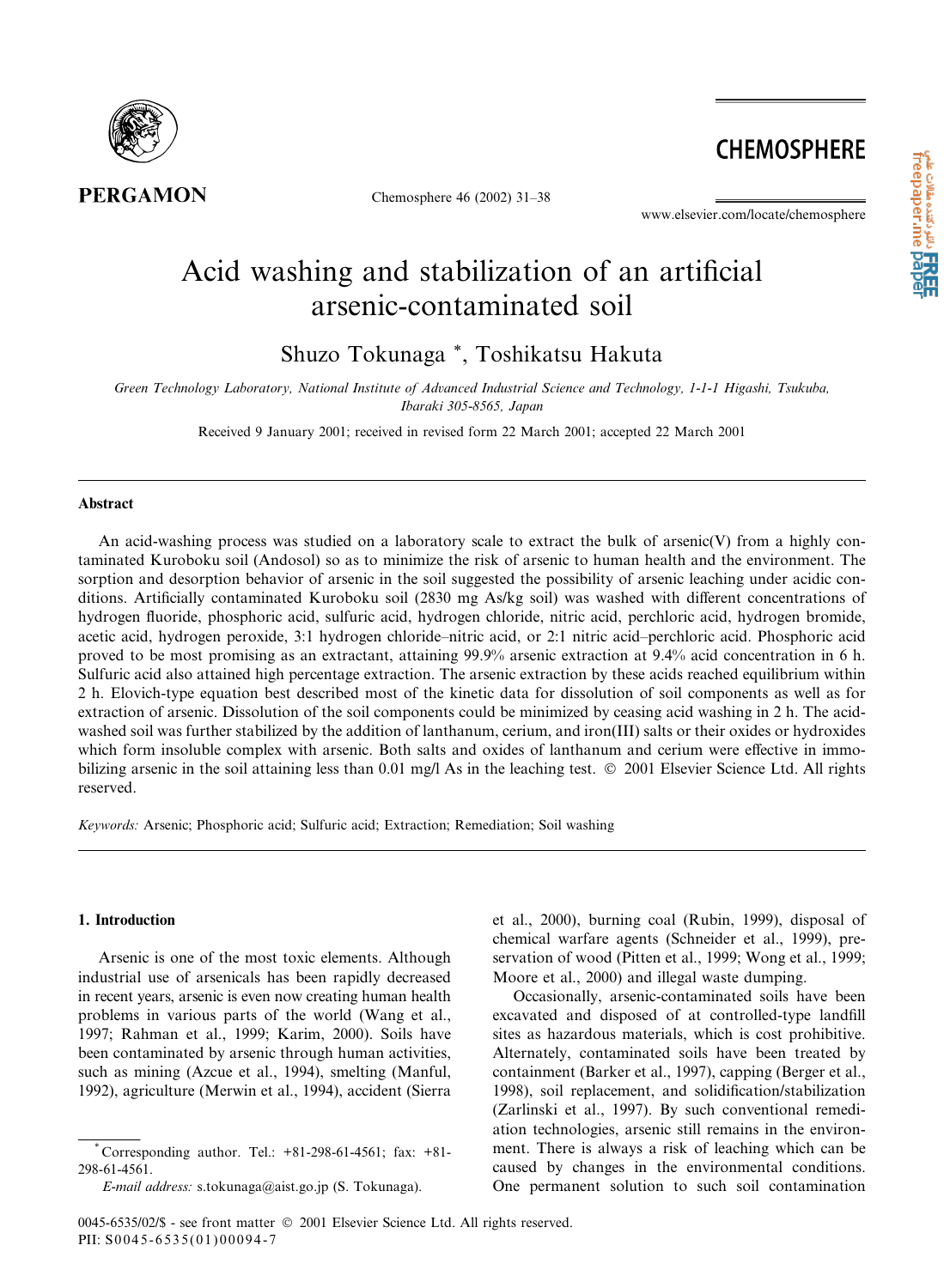problems is to remove the bulk of arsenic from soils so that environmental risk can be drastically reduced. To do so, chemical extraction is the most promising method. For soils contaminated by heavy metals, chelating agents such as EDTA and DTPA have been successfully applied as extractants (Davis and Hotha, 1998; Wasay et al., 1998; Papassiopi et al., 1999). But these chelating agents are not effective in extracting arsenic which is in an anionic form, because they do not form stable chelate complex with arsenic.

Alam et al. (2001) studied extraction of arsenic from a yellow-brown forest soil using potassium phosphate as an environment-friendly extractant. Approximately 40% of arsenic was extracted by washing the soil with 0.9 M phosphate solution. Arsenic was also effectively removed from a contaminated loam soil using phosphate (Wasay et al., 2000). Legiec et al. (1997) demonstrated that 50-70% of arsenic was extracted by washing a sandy loam with sodium hydroxide solution. Percentage removal of arsenic from soil should be further increased in order to minimize both short-term and long-term risk to human health and to the environment. In the present paper, the authors attempted to increase efficiency of arsenic extraction by an acid-washing process. An artificially contaminated soil was washed with various common acids and their performance was compared. Additionally, as the post-treatment of acid-washed soil, remaining arsenic was immobilized using materials which form practically insoluble complexes with arsenic.

#### 2. Materials and methods

#### 2.1. Soil sample

Kuroboku soil (Andosol) was collected from horizon A of a forest land in Ibaraki, Japan. The soil was air dried and sieved through a 2 mm opening sieve. Approximately 1.5 kg of the fine fraction was shaken for three months with 3 1 of 20 mM sodium arsenate solution at pH 4. Thereafter, the supernatant liquid was removed by decantation and the residual soil was washed with deionized water, which was repeated three times. At the time of decantation, some colloidal particles were lost. The soil was filtered, dried at room temperature under vacuum, and stored in an air-tight container. The arsenic content of the soil was determined by atomic absorption spectrometry (AA-6200; Shimadzu Corp., Kyoto, Japan) with a continuous hydride generator after hot digestion with  $HNO<sub>3</sub> +$  $HCIO<sub>4</sub> + H<sub>2</sub>SO<sub>4</sub>$ . The elemental composition was determined by X-ray fluorescence spectroscopy (SXF-1200, Shimadzu Corp.) using geological reference materials (Imai et al., 1996) for constructing calibration. The content of organic carbon was determined by the dry

combustion method (Nelson and Sommers, 1996) using a TOC analyzer (TOC-5000; Shimadzu Corp.) furnished with a solid sample module (SSM-5000A; Shimadzu Corp.). The particle size distribution was measured using standard sieves. The pH of the soil was measured by equilibrating it in deionized water at a soilto-water ratio of 1:5. The cation exchange capacity (CEC) was measured with ammonium acetate solution.

#### 2.2. Sorption and desorption of arsenic in Kuroboku soil

Twenty-five milliliters of either 0.025 or 0.25 mM arsenic(V) solution was prepared in a polycarbonate centrifuge tube. The pH was adjusted in the range 0-12 with either hydrogen chloride or sodium hydroxide solution. Approximately 0.1 g of uncontaminated Kuroboku soil was added and the suspension was shaken for 16 h at 20°C. The suspension was centrifuged at 9000 rpm for 20 min, and the supernatant was further filtered through a 0.45 µm membrane filter. The filtrate was analyzed for pH and residual arsenic concentration.

Sorption selectivity was measured by adding 1 g of uncontaminated Kuroboku soil to 25 ml of mixture containing 5 mM phosphate and 5 mM arsenate (pH 4). The suspension was shaken for 24 h at  $20^{\circ}$ C and the same procedure was followed for centrifuge, filtration, and analysis.

For desorption study, 1 g of the arsenic-contaminated soil was added to 25 ml of water (pH $-12$ ). The suspension was shaken for 6 h at 20°C.

# 2.3. Washing of arsenic-contaminated Kuroboku soil with acids

Twenty-five milliliters of hydrogen fluoride, phosphoric acid, sulfuric acid, hydrogen chloride, nitric acid, perchloric acid, hydrogen bromide, acetic acid, hydrogen peroxide, 3:1 hydrogen chloride–nitric acid, and 2:1 nitric acid-perchloric acid of different concentrations were prepared in centrifuge tubes. These acids were prepared by diluting concentrated acids. One gram of the arsenic-contaminated soil was added to each solution and the suspension was shaken for 6 h at 20°C. The suspension was centrifuged and filtered. The filtrate was analyzed for arsenic, aluminum, iron, magnesium, calcium, and silica. Aluminum, iron, magnesium, calcium, and silica were determined by inductively coupled plasma spectrometry (ICPS-7500; Shimadzu Corp.).

## 2.4. Kinetic study

Five-hundred milliliters of 9.4% phosphoric acid and 11% sulfuric acid were prepared in a 500 ml beaker. Twenty grams of the contaminated soil was added in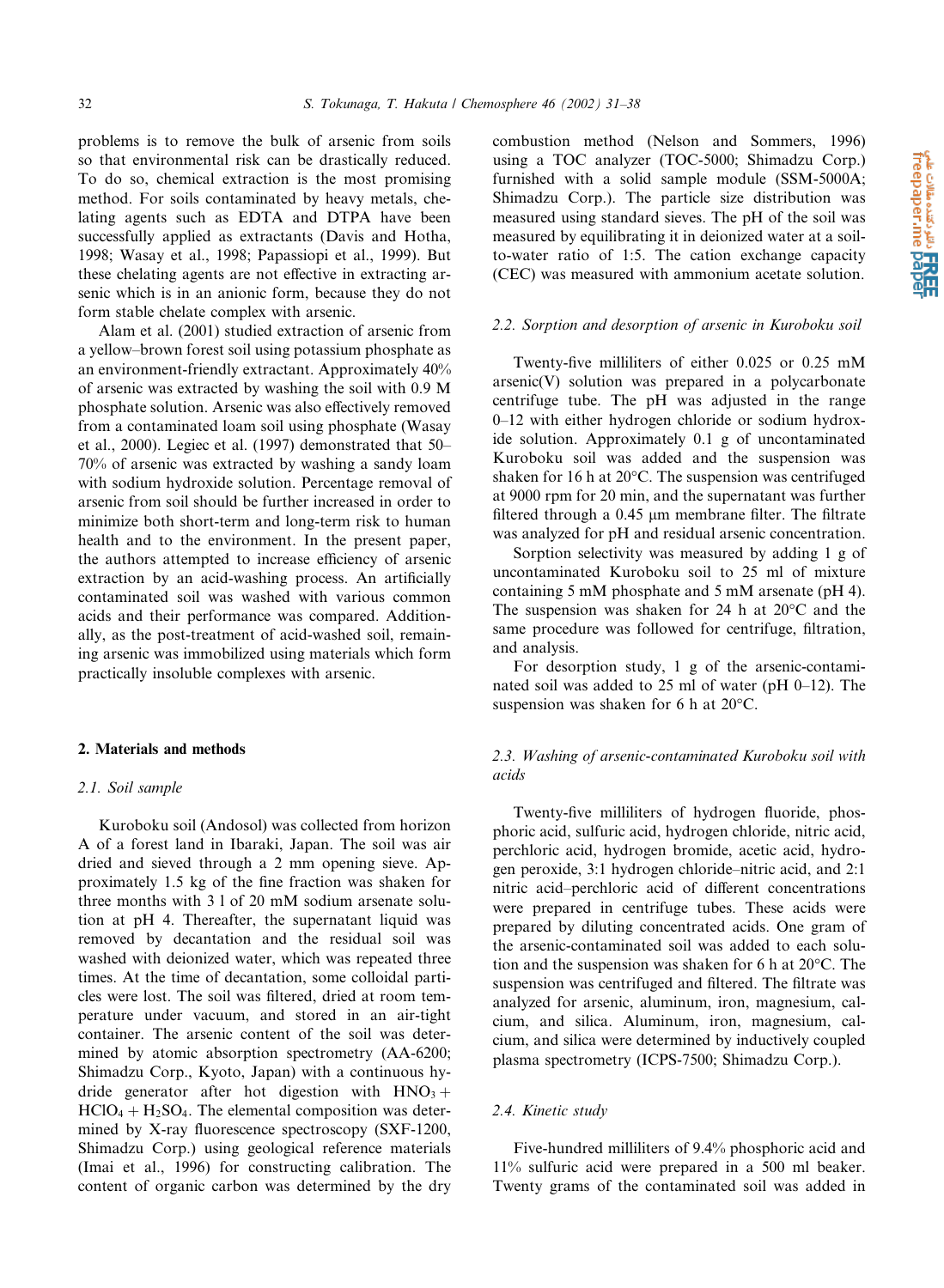each acid solution and the suspension was stirred at 500 rpm with a magnetic stirrer at 20°C. At adequate intervals of time,  $\approx 10$  ml of aliquot was sampled and filtered. The filtrate was subjected to analysis for arsenic, aluminum, iron, magnesium, calcium, and silica.

#### 2.5. Stabilization of acid-washed soil

One gram of the contaminated soil was treated with 9.4% phosphoric acid or 11% sulfuric acid for 2 h according to the above washing procedure, which was replicated nine times. The suspension was centrifuged at 9000 rpm for 30 min. To stabilize the washed soil, one milliliter of 1 N aqueous solution of lanthanum chloride, cerium(III) chloride, iron(III) chloride, or calcium chloride was added to the resultant residue and mixed well, which was duplicated. The pH was adjusted to  $\approx$ 7 with 1 M sodium hydroxide. The suspension was shaken vigorously, allowed to stand for 24 h at 20 °C, and centrifuged. The residue was then subjected to the leaching test using deionized water (Environment Agency, Japan, 1973). Instead of the above metal salts, solid particles of 0.1 g of lanthanum oxide, cerium(IV) hydroxide, iron(III) oxyhydroxide, or calcium hydroxide was examined for stabilizing acid-washed soil.

#### 3. Results and discussion

#### 3.1. Characterization of soil sample

Our Kuroboku soil, a typical forest soil in Japan originating from volcanic ash, was artificially contaminated with arsenic(V) ions by sorption process and used as a model-contaminated soil. The soil was weakly acidic [pH(water) 5.94] and of sandy texture  $(69.5\% \text{ sand})$ ; 29.4% silt;  $1.1\%$  clay). The chemical composition was 43.7% SiO<sub>2</sub>, 1.4% TiO<sub>2</sub>, 22.0% Al<sub>2</sub>O<sub>3</sub>, 12.2% Fe<sub>2</sub>O<sub>3</sub>, 0.3% MnO, 0.9% MgO, 1.5% CaO, 0.7% Na<sub>2</sub>O, 0.9% K<sub>2</sub>O, 0.3% P<sub>2</sub>O<sub>5</sub>, 5.6% H<sub>2</sub>O, and 8.0% organic carbon. At the end of artificial contamination of the soil with 20 mM arsenic, the residual arsenic concentration in the supernatant was only 0.002 mM, indicating that arsenic spike was almost entirely sorbed by the soil. The total arsenic content of the soil was found to be 37.8 mmol/kg, or 2830 mg/kg.

#### 3.2. Sorption of arsenic by Kuroboku soil

For the development of an effective remediation technology, it is important to understand how Kuroboku soil retains arsenic. Fig. 1 depicts the sorption of arsenic ions on to Kuroboku soil as a function of pH at initial arsenic concentrations of 0.25 and 0.025 mM. The



Fig. 1. Sorption of arsenic(V) ions by Kuroboku soil as a function of pH (initial arsenic concentration: 0.025 and  $0.25$  mM).



Fig. 2. Isotherm for sorption of arsenic(V) ions by Kuroboku soil (Langmuir model).

sorption of arsenic was highly pH-dependent. At an initial concentration of 0.25 mM, the lowest residual arsenic concentration was attained at around pH 3-4. At an initial concentration of 0.025 mM, the lowest arsenic concentration was attained in the wider pH range. In both cases, little arsenic was sorbed in the pH range of 10 or higher. In the pH range of 1 or lower, the arsenic sorption was also insignificant. Therefore, sorption of arsenic is favored only in the pH range 2-7. If sorption and desorption of arsenic are reversible, it is expected that arsenic sorbed in the soil can be leached out by simply controlling pH either in alkaline or acidic range.

The arsenic sorption isotherm was measured at pH 4 and the results are summarized using Langmuir **ا دائر دسده مناسی**<br>freepaper.me **pa**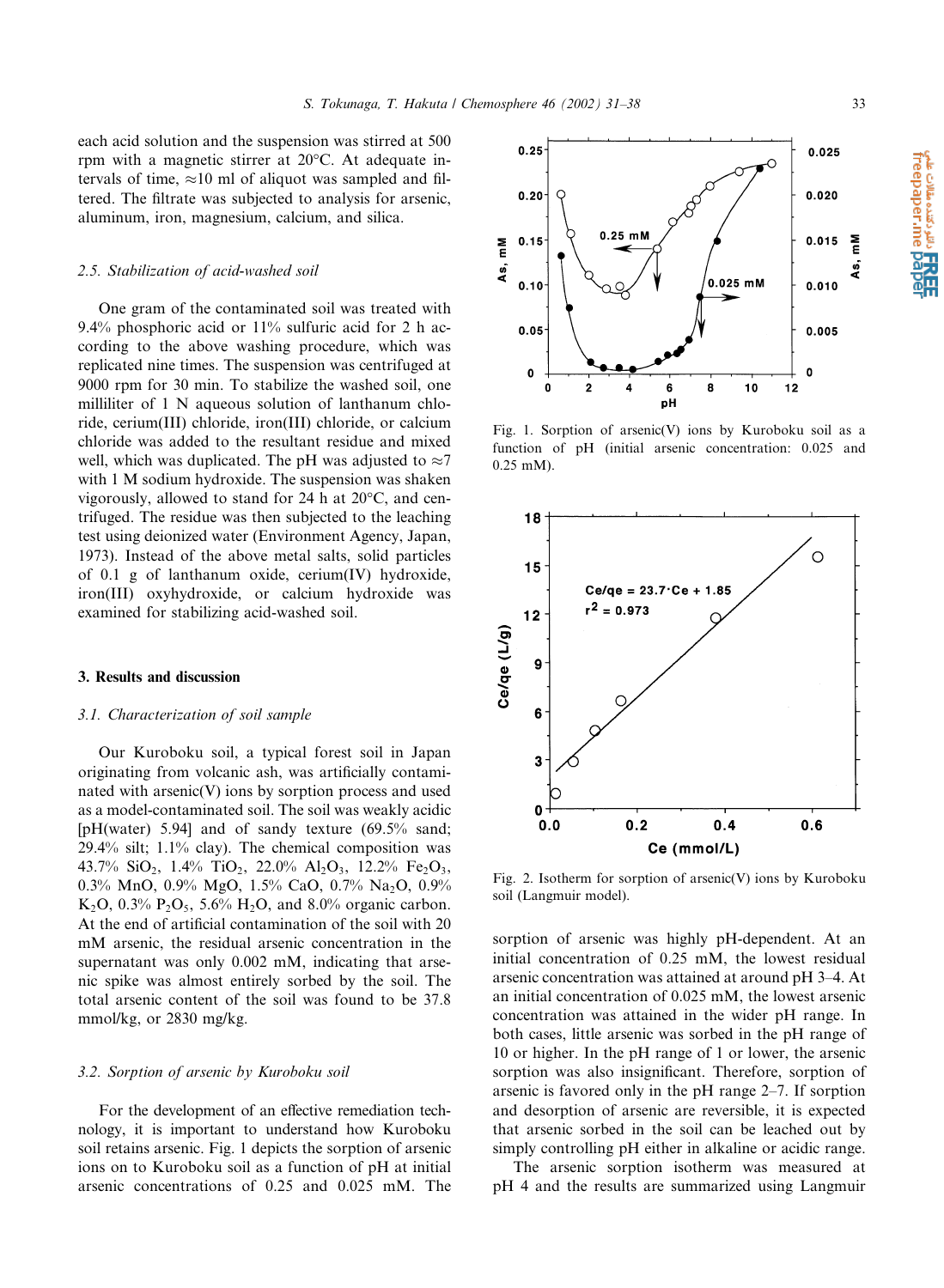equation (Fig. 2). The maximum sorption capacity was calculated to be 3150 mg/kg, indicating that the artificially contaminated soil used was  $\sim$ 90% saturated with arsenic.

Arsenic is retained mainly by hydrous oxides of iron(III) and aluminum in the soil (Jacobs et al., 1970). Although hydrous oxides of calcium, magnesium, and manganese are also capable of retaining arsenic, their contribution is negligible because their concentration is generally much less than those of iron and aluminum. Soil organic matter plays an important role to retain heavy metals (Lee et al., 1998), but participation of soil organic matter in arsenic retention is insignificant (Weng and Liu, 1997). Silica, a major soil component, does not participate in the retention of arsenic (Wasay et al., 1996).

#### 3.3. Desorption of arsenic from contaminated soil

The desorption behavior of arsenic from the contaminated soil was studied in the pH range  $0-12$  (Fig. 3). The desorption pattern was similar to that of the sorption, indicating that the sorption and the desorption were relatively reversible. In the wide pH range  $2-8$ , arsenic was stable to leaching, only small amount of arsenic being desorbed. Despite this, the arsenic concentration in the leachate obtained in the neutral pH range was  $\approx 0.4$  mg/l, which exceeded the Japanese Treatment Standard (JTS) of 0.01 mg/l available leaching As (Environment Agency, Japan, 2000). Therefore, some effective remediation measures still need to be taken for arsenic-contaminated soils. By increasing pH

60 50 As desorption (%) 40 30 20 10  $\mathbf 0$  $\mathbf 0$  $\overline{2}$ 6 8 10  $12$ pH

Fig. 3. Desorption of arsenic from artificially contaminated Kuroboku soil as a function of pH.

to  $>$ 11, significant amount of arsenic was extracted, 56% of arsenic being leached out at pH 11.8. Such an alkaline treatment is one of the effective remediation methods for arsenic-contaminated soils (Legiec et al., 1997). On the other hand, arsenic desorption was appreciable also in the pH range of  $\langle 1$ , suggesting acid treatment as a possible remediation method.

## 3.4. Acid washing of arsenic-contaminated Kuroboku soil

Percentages of arsenic extraction are plotted against acid concentrations in Fig. 4. The concentrations of the mixed acids are expressed in the sum of the respective acid concentrations. There was a marked difference in the extraction efficiencies among the acids. One of the effects of acids on a soil is to dissolve metallic components of the soil, such as hydrous oxides of iron(III) and aluminum, which are capable of sorbing arsenic. Arsenic sorbed by these soil components can also be concomitantly solubilized by acid washing. When compared with the acid dissociation constants, strong acids did not always attain high percentages of arsenic extraction. For instance, perchloric acid is the strongest acid in terms of the acid dissociation constant, its arsenic extraction was only less than 50%. On the other hand, mild acids such as phosphoric acid and hydrogen fluoride attained much higher arsenic extraction. Therefore, specific chemical action other than that as acid is involved in the arsenic extraction. The highest percentage arsenic extraction attained by each acid decreased in the order: hydrogen fluoride  $\cong$  phosphoric acid  $\cong$  hydrogen chloride  $\cong$ hydrogen bromide  $\cong$  sulfuric acid  $\cong$  3:1 hydrogen chlo-



Fig. 4. Extraction of arsenic from artificially contaminated Kuroboku soil by various common acids as a function of acid concentration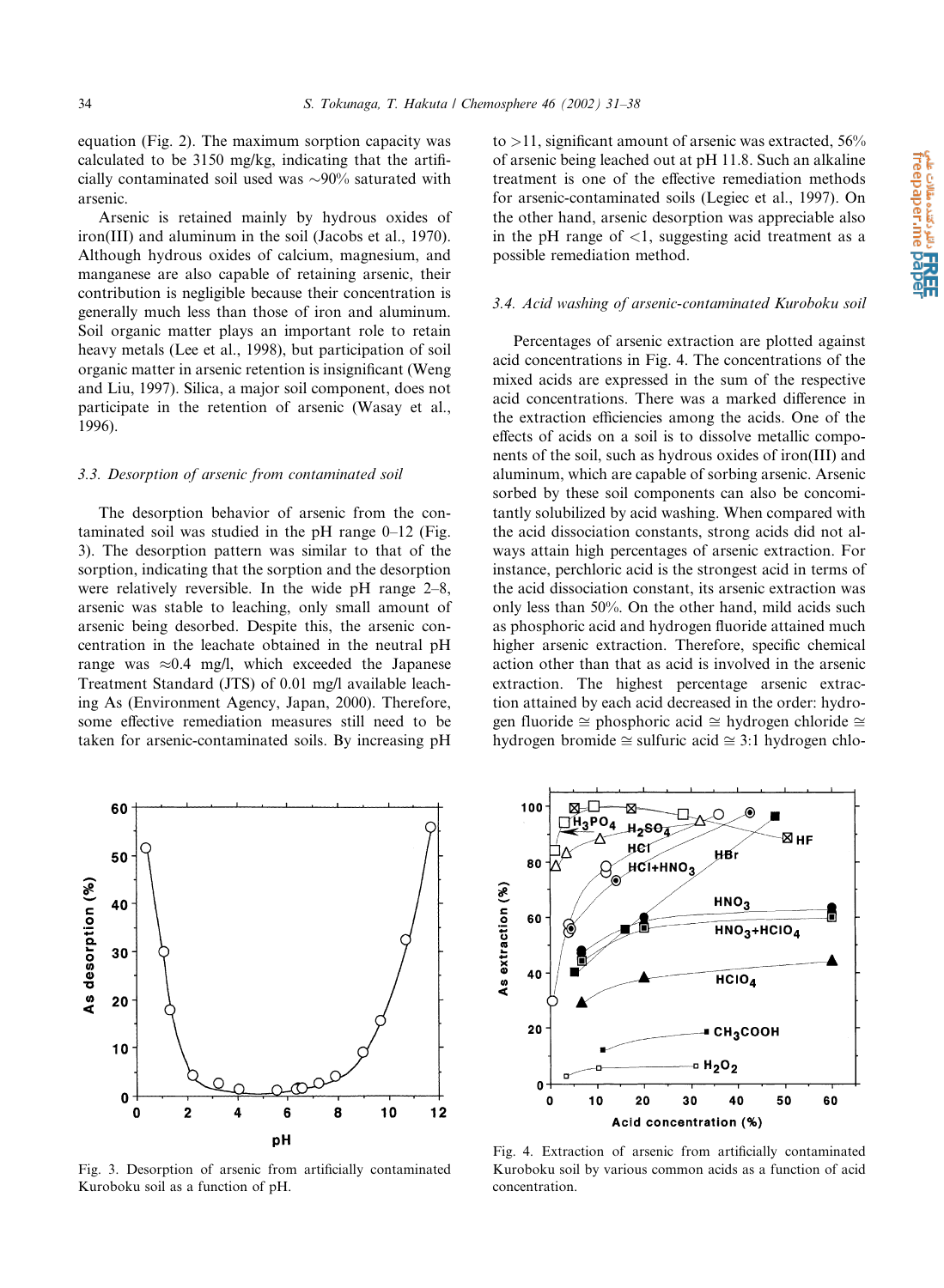a تا **PREE**<br>freepaper.me pape

ride-nitric acid > nitrid acid  $\approx$  2:1 nitric acid-perchloric acid > perchloric acid > acetic acid > hydrogen peroxide.

Hydrogen fluoride was highly effective in extracting arsenic in the wide acid concentration range. But fluorine is one of the toxic elements and designated as a ground water contaminant to be regulated. In addition, it was found that the soil was severely damaged by hydrogen fluoride, silica and aluminum components being dissolved almost entirely. The other two hydrogen halogenides, i.e., hydrogen chloride and hydrogen bromide, were effective only at their highest concentrations, which is disadvantageous for economy and safety. Arsenic extraction by these two acids decreased significantly by decreasing their concentrations. Therefore, hydrogen halogenides are not suitable for field remediation of contaminated soils.

Sulfuric acid extracted more than 80% of arsenic at acid concentrations lower than  $\approx 10\%$ . Mixtures of different acids are commonly used to facilitate the function of acids to solubilize analytes in environmental samples. But there were no significant advantages in using mixed acids. The 3:1 hydrogen chloride-nitric acid and 2:1 nitric acid-perchloric acid exhibited almost the same percentage extraction as those of the single acids, *i.e.*, hydrogen chloride and nitric acid, respectively. The oxidizing acids such as nitric acid, perchloric acid, and hydrogen peroxide exhibited lower arsenic extraction than hydrogen halogenides. These results, in part, support the fact that arsenic is not retained by the organic materials in soil which is decomposed by these oxidizing acids.

Among the acids studied, phosphoric acid is the most promising extractant. Phosphoric acid was effective in the wide acid concentration range, and as high as 99.9% extraction was attained in 6 h at 9.4% ( $\approx$ 1.6 M) concentration, which was higher than the efficiency of neutral phosphate solution. Alam et al. (2001) showed that 1.5 M potassium phosphate solution extracted 53% of arsenic in the pH range 6–8, while other potassium salts of chloride, nitrate, perchlorate, and sulfate were ineffective in arsenic extraction. They proposed a mechanism that sorbed arsenic is displaced by phosphate ions through ligand exchange. In the present study, the sorption selectivity of Kuroboku soil was measured using a mixture containing both phosphate and arsenate. The sorption selectivity coefficient of Kuroboku soil for phosphate against arsenate

$$
K_{P/As} = [P \text{ in soil}][As \text{ in solution}]/[P \text{ in solution}]
$$
  
× [As in soil] (1)

was calculated to be  $\approx$ 5, indicating higher selectivity of the soil for phosphate than for arsenate. Thus, the effectiveness of phosphoric acid can be attributed to the synergetic function as a donor of phosphate ions which displace arsenic through ligand exchange mechanism and to the function as an acid to dissolve metallic components of the soil with which arsenic is associated.

# 3.5. Kinetic study

To better understand the acid-washing process, a kinetic study was conducted on the washing of the contaminated soil with 9.4% phosphoric acid and 11% sulfuric acid (Figs. 5 and 6, respectively). The acid concentrations are equal to one ninth those of the concentrated acid. The rates of dissolution were measured on the soil components such as aluminum, iron, magnesium, calcium, and silica as well as those of arsenic



Fig. 5. Kinetics of arsenic extraction and dissolution of soil components for washing with 9.4% phosphoric acid.



Fig. 6. Kinetics of arsenic extraction and dissolution of soil components for washing with 11% sulfuric acid.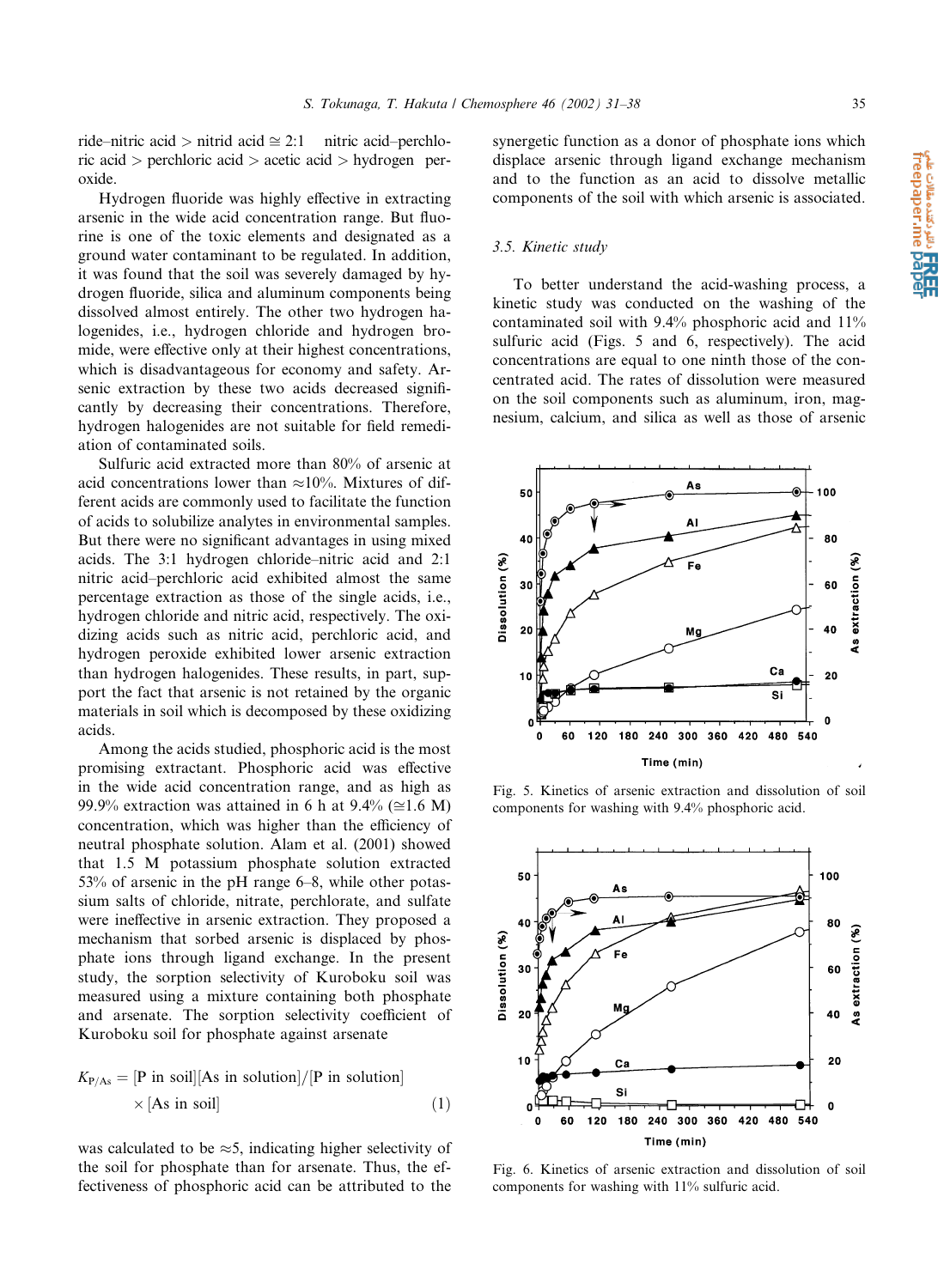extraction. In every case, arsenic extraction reached a maximum within 2 h, indicating that arsenic sorbed in the soil can be rapidly extracted.

Excessive dissolution of soil components concomitant with arsenic extraction results in difficulty of reuse and post-treatment of spent acid. Among soil components, silica and calcium dissolved only at the initial stage of washing, reaching equilibrium almost instantly. The amount of silica and calcium dissolved in 6 h was less than 8%, indicating that they were stable to acid washing. Particularly in sulfuric acid, dissolution of silica was inappreciable. On the other hand, dissolution of aluminum, iron, and magnesium was significant, but slower than the extraction of arsenic. Thus, the dissolution of soil components can be minimized by ceasing acid washing after 2 h when arsenic extraction reaches maximum. By washing with phosphoric acid, 38%, 28%, and 10% of aluminum, iron, and magnesium, respectively, dissolved in 2 h. By washing with sulfuric acid,  $37\%$ ,  $33\%$ , and  $15\%$  of aluminum, iron, and magnesium, respectively, dissolved in 2 h.

The kinetic data were analyzed using eight different models, namely, zero-order, first-order, secondorder, third-order, parabolic diffusion, two-constants rate, Elovich-type, and differential rate models (Onken and Matheson, 1982), which were evaluated by least-

| Table 1                                              |  |
|------------------------------------------------------|--|
| Acid washing of contaminated Kuroboku soil $(n = 9)$ |  |

|                              | As extraction Leachate <sup>a</sup> |                |                |  |
|------------------------------|-------------------------------------|----------------|----------------|--|
|                              | $\frac{O}{O}$                       | рH             | As $(\mu g/l)$ |  |
| $9.4\%$ Phos-<br>phoric acid | $97.9 + 3.1$                        | $2.91 + 0.2$   | $177 + 6$      |  |
| 11% Sulfuric<br>acid         | $87.7 + 2.6$                        | $2.44 \pm 0.1$ | $375 + 10$     |  |

<sup>a</sup> Obtained from the leaching test.

| Table 2                                                                          |  |
|----------------------------------------------------------------------------------|--|
| Stabilization of acid-washed soils: results of leaching test (mean of duplicate) |  |

squares regression. Among these models, Elovich-type model proved to best describe the kinetic data, in terms of coefficient of correlation, for the extraction of arsenic and dissolution of aluminum, iron, and calcium. Dissolution of magnesium was exceptional, which followed the first-order rate equation with correlation coefficient of 0.999. The Elovich equation can be written

$$
C_t = (1/\beta)\ln(\alpha\beta) + (1/\beta)\ln t,\tag{2}
$$

where  $C_t$  (mg/l) is the concentration of an element in extract at any time  $t$ ,  $t$  (min) is the reaction time, and  $\alpha$  (mg/l/min),  $\beta$  (l/mg) are the constants. Elovich-type equation was successfully applied to describe sorption and desorption of phosphate in soils (Chien and Clayton, 1980). The advantages of phosphoric acid are high efficiency of arsenic extraction at low acid concentration, rapid extraction, low material cost, and environmental safety.

# 3.6. Stabilization of acid-washed soil

Post-treatment of acid-washed soils treated with 9.4% phosphoric acid or 11% sulfuric acid for 2 h was studied in accordance with the JTS as the criteria that arsenic concentration in the leachate be  $\langle 0.01 \text{ mg/l} \rangle$  after the leaching test (Environment Agency, Japan, 1973). The acid washing of the arsenic-contaminated soil was replicated nine times for each acid (Table 1). The average arsenic extraction was  $97.9 \pm 3.1\%$  and  $87.7 \pm 2.6\%$ for phosphoric and sulfuric acids, respectively. The residual arsenic content in the soil could not be reduced to 0 even by prolonging washing, indicating that environmental risk still remained. The acid-washed soils showed strong acidity due to residual acid adhering to the soil surface. By rinsing these soils with water three times, the

| Reagent             |      | 9.4% Phosphoric acid |                |      | 11% Sulfuric acid |              |  |
|---------------------|------|----------------------|----------------|------|-------------------|--------------|--|
|                     | pH   | As $(\mu g/l)$       | Metal $(mg/l)$ | pH   | As $(\mu g/l)$    | Metal (mg/l) |  |
| Neutralization      | 4.29 | 83                   |                | 3.77 | 17                |              |  |
| Salt                |      |                      |                |      |                   |              |  |
| LaCl <sub>3</sub>   | 7.12 | $\Omega$             | 2.4            | 6.35 | $\theta$          | 5.7          |  |
| CeCl <sub>3</sub>   | 7.70 |                      | 5.2            | 5.45 |                   | 6.3          |  |
| FeCl <sub>3</sub>   | 5.30 | 4                    | 0.1            | 8.01 |                   | 0.0          |  |
| CaCl <sub>2</sub>   | 7.17 | 201                  | 11.3           | 7.05 | 35                | 65.4         |  |
| Oxide and hydroxide |      |                      |                |      |                   |              |  |
| $La_2O_3$           | 6.33 | $\theta$             | 3.6            | 6.25 | $\theta$          | 4.5          |  |
| $Ce(OH)_{4}$        | 6.60 | 3                    | 0.2            | 6.82 | 3                 | 3.6          |  |
| FeO(OH)             | 7.18 | 54                   | 3.9            | 8.55 | 37                | 12.7         |  |
| $Ca(OH)_2$          | 9.75 | 71                   | 82.7           | 9.49 | 72                | 95.0         |  |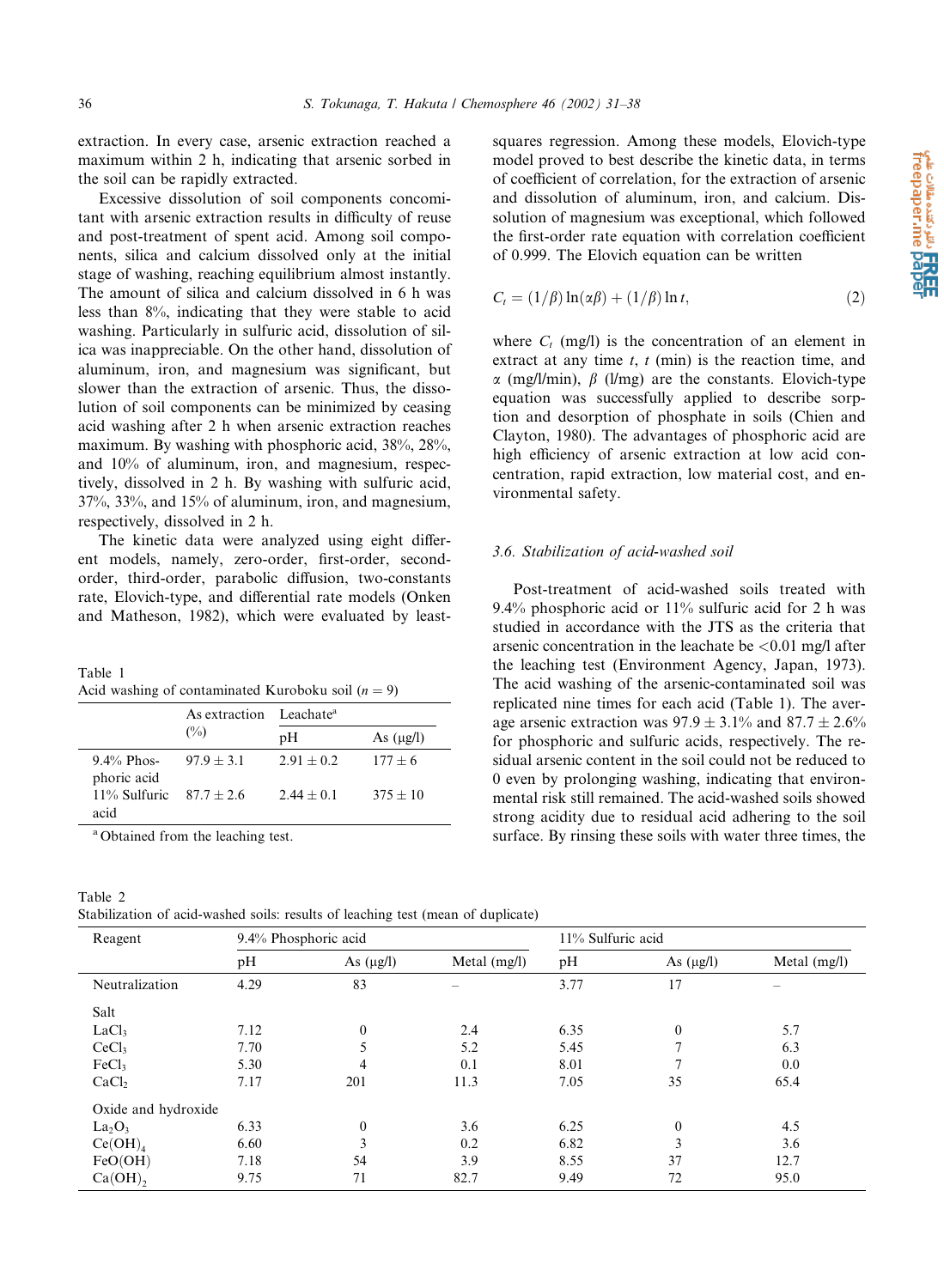pH increased to 2.4–2.9, but the leachate arsenic concentrations were much higher than the JTS.

Chemical stabilization of the soil was examined by simple neutralization with sodium hydroxide or by the addition of salt, hydroxide, or oxide of lanthanum, cerium, iron(III), or calcium (Table 2). These latter are effective in removing arsenic from water through precipitation and/or sorption processes. Although simple neutralization of the acid-washed soil decreased leachate arsenic concentration, the JTS was not satisfied. Among the salts examined, lanthanum, cerium(III), and iron(III) chlorides successfully immobilized arsenic in the soil. Calcium salt has been widely used as coagulant for arsenic removal from wastewater (Sorg, 1993), but it was ineffective in meeting the JTS, with high calcium concentrations in the leachate as well as arsenic concentration. Utilization of iron has been practiced for immobilization of arsenic and heavy metals (Boisson et al., 1999; Moore et al., 2000). Lanthanum and cerium are among the more abundant rare earth elements and effective in removing arsenic(V) by precipitation from aqueous solution in the wider pH range and to lower arsenic concentration than iron(III) (Tokunaga et al., 1999). Thus, trace arsenic dissolving from acidwashed soils can be immobilized by the following complex formation reactions:

$$
La^{3+} + H_2AsO_4^- \rightarrow LaAsO_4 + 2H^+ \tag{3}
$$

$$
Ce^{3+} + H_2AsO_4^- \rightarrow CeAsO_4 + 2H^+ \tag{4}
$$

To ensure the stabilization, the amount of rare earth added should exceed that of remaining arsenic in the soil.

As an alternative to applying aqueous solutions of salts of lanthanum, cerium, iron(III), and calcium, the suspensions of the oxides or hydroxides of these metals were added to the acid-washed soils. Treatment with hydroxides of iron(III) and calcium did not meet the JTS, giving higher arsenic leachate concentrations. On the other hand, lanthanum oxide and cerium hydroxide were effective in immobilizing arsenic in the soil, attaining lower leachate arsenic concentration than their salts. The mechanism of the immobilization by these rare earth oxide or hydroxide is sorption of arsenic ions on their surface (Tokunaga et al., 1997).

## 4. Conclusions

Acid-washing and stabilization processes have been developed for the remediation of arsenic(V)-contaminated soil. Kuroboku soil, a model soil, sorbed arsenic ions in the pH range  $2-7$  with the maximum sorption capacity of 3150 mg/kg. The arsenic desorption from the model-contaminated soil (2830 mg As/kg soil) became appreciable in the pH range of  $\langle 1$ .

Phosphoric acid is the most promising extractant, and its effectiveness can be attributed to the synergetic function as a donor of phosphate ions which displace arsenic through ligand exchange mechanism as well as its function as an acid dissolving metallic components of the soil. Arsenic extraction with phosphoric acid reached a maximum within 2 h, indicating that arsenic sorbed in the soil can be rapidly extracted. Acid-washed soil can be further stabilized by the addition of lanthanum, cerium, and iron(III) salts or their oxides or hydroxides. Both salts and oxides of lanthanum and cerium were effective in immobilizing arsenic in the soil attaining less than 0.01 mg/l As in the leaching test.

#### **References**

- Alam, M.G.M., Tokunaga, S., Maekawa, T., 2001. Extraction of arsenic in a synthetic arsenic-contaminated soil using phosphate. Chemosphere 43 (8), 1035-1041.
- Azcue, J.M., Mudroch, A., Rosa, F., Hall, G.E.M., 1994. Effects of abandoned gold mine tailings on the arsenic concentrations in water and sediments of Jack of Clubs Lake, B.C. Environ. Technol. 15, 669-678.
- Barker, P., Esnault, A., Braithwaite, P., 1997. Containment barrier at Pride Park, Dervy, England. In: Proceedings of International Containment Technology Conference. National Technical Information Service, Springfield, VA, pp. 95-103.
- Berger, M.T., Bergeon, M.A., Erickson, J.R., 1998. Remediation action to limit direct contact exposure in an arsenicimpacted wetland. Contam. Soils, vol. 3. Amherst Scientific Publisher, New York, pp. 181-186.
- Boisson, J., Mench, M., Vangronsveld, J., Ruttens, A., Kopponen, P., De Koe, T., 1999. Immobilization of trace metals and arsenic by different soil additives: evaluation by means of chemical extraction. Commun. Soil Sci. Plant Anal. 30  $(3&4)$ ,  $365-378$ .
- Chien, S.H., Clayton, W.R., 1980. Application of Elovich equation to the kinetics of phosphate release and sorption in soils. Soil Sci. Soc. Am. J. 44, 265-268.
- Davis, A.P., Hotha, B.V., 1998. Washing of various lead compounds from a contaminated soil column. J. Environ. Eng., 1066-1075.
- Environment Agency Japan, 1973. Testing Methods for Metals in Industrial Wastes, Notification No. 13 of the Environment Agency.
- Environment Agency Japan, 2000. Survey and Countermeasure Guidelines for Soil and Ground Water Contamination (English version). Geo-Environmental Protection Center, Tokyo.
- Imai, N., Terashima, S., Itoh, S., Ando, A., 1996. 1996 compilation of analytical data on nine GSJ geochemical reference samples, sedimentary rock series. Geostand. Newslett.  $20(2)$ ,  $165-216$ .
- Jacobs, L.W., Syers, J.K., Keeney, D.R., 1970. Arsenic sorption by soils. Soil Sci. Soc. Am. Proc. 34, 750-754.
- Karim, M.M., 2000. Arsenic in ground water and health problems in Bangladesh. Water Res. 34 (1), 304-310.

37